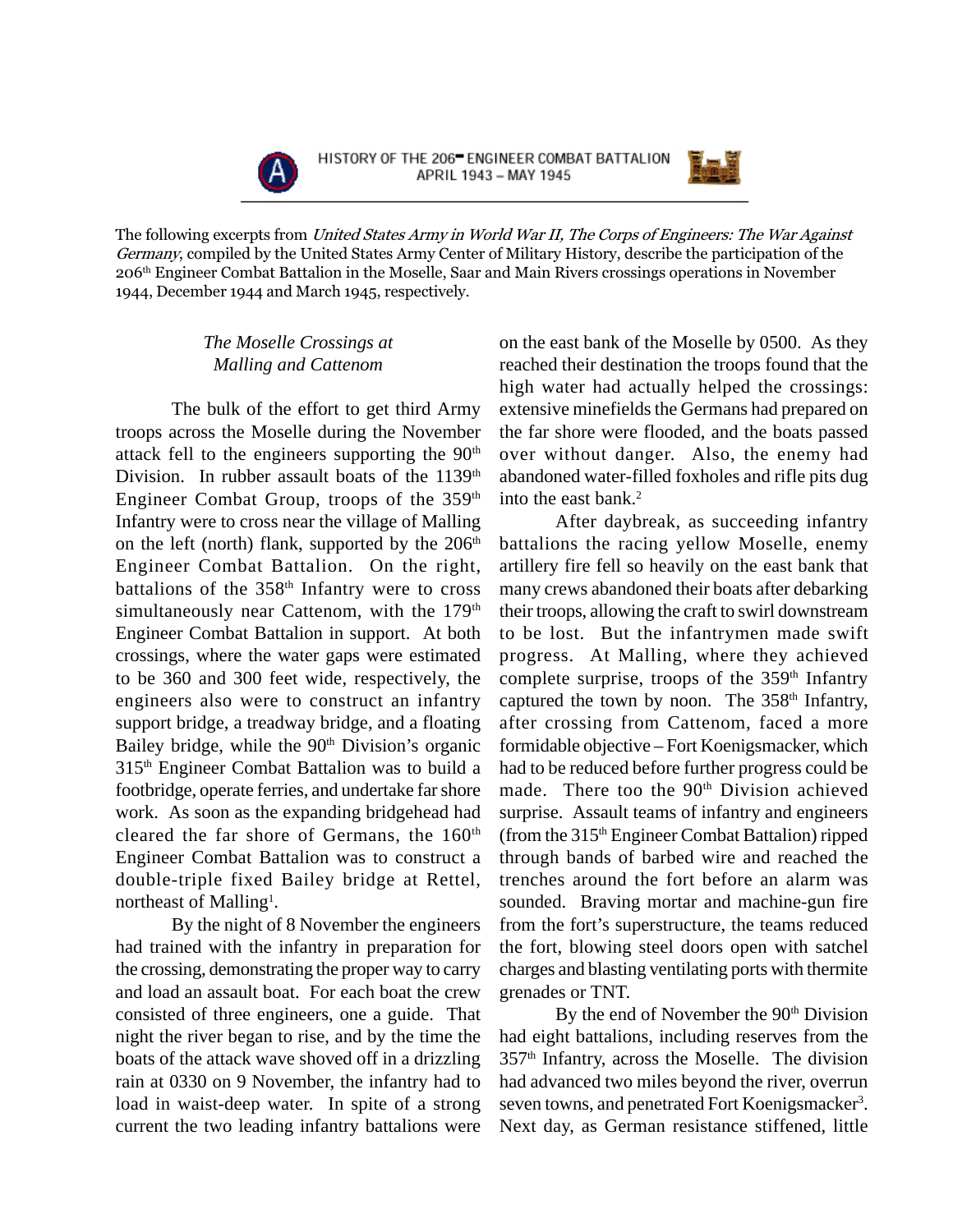



progress was made, but by midnight, 11 November, the 90th Division's leading units held a defensible position on a ridge topped with the Maginot Line fortifications. The division had knocked out or bypassed many of the line's weakly held pillboxes and had forced the surrender of Fort Koenigsmacker with hand-carried weapons and explosives, a few 57-mm. antitank guns ferried across the Moselle, and artillery fire from the west bank. No tanks or trucks had yet been able to cross the river, and supply parties had to use rickety farm wagons and even abandoned baby buggies.

Attempts to bridge the flooding river, beginning early on 9 November, came to naught for two days. Before Fort Koenigsmacker surrendered, shellfire from the bastion had made the bridge site at Crittenom untenable and destroyed the bridging equipment. At Malling, harassing enemy machine-gun and mortar fire forced the 206<sup>th</sup> Engineer Combat Battalion to abandon its first attempt to build a footbridge. At 0600 on 9 November the engineers began constructing another and simultaneously put two ferries into operation. One, using boats lashed together and powered by outboard motors, carried ammunition and rations and evacuated the wounded around the clock. The other, using infantry support rafts to carry 57-mm. anti-tank guns, jeeps, and weapons carriers, was short-lived. A few anti-tank guns got across, but at 1100 a raft carrying a jeep ran into the infantry footbridge, broke its cable, and put the bridge out of action. The infantry support bridge, then about threequarters finished, was carried downstream and lost.

Recovering some of the equipment, the engineers decided to build a treadway bridge at the site, and the 991<sup>st</sup> Engineer Treadway Bridge Company managed to complete the new span by dusk on 10 November. But the river's continued rise had had now put the road leading to the bridge under nearly five feet of water. No vehicles could

get through until the following afternoon when the floodwaters, having crested at noon on 11 November, began to recede. At 1500 the crossings began again. Ten supply-laden Brockway trucks, some jeeps, and a few light tanks and tank destroyers reached the far shore. Shortly after dawn the next morning German artillery fire repeatedly hit the treadway, so weakening it that it could no longer bear the weight of a tank destroyer. It broke loose and went off downstream.

While waiting for more equipment to come up so they could rebuild the bridge, the men of the 991st Engineer Treadway Bridge Company used bridge fragments to construct a tank ferry. Employing a heavy raft made of pontons and treads and tying powerboats to the raft, the engineers manned the ferry, crossing a company of medium tanks and tank destroyers by dark. This work earned the 991<sup>st</sup> Engineer Treadway Bridge Company the Distinguished Unit Citation<sup>4</sup>.

Late on 12 November, the engineers were repairing the Malling bridge and building a bridge at the Cattenom site. But by now the XX Corps commander, Maj. Gen. Walton H. Walker, had decided on another site for heavy bridging to move his armored division across the Moselle. [...] General Patton...crossing the treadway under a protecting smoke screen, later pronounced the 90<sup>th</sup> Division passage of the Moselle "an epic river crossing done under terrific difficulties."5

## *Advance to the Saar*

After envelopment to the north and south, coupled with a containing action west of the Moselle, Metz fell to XX Corps on 22 November. The lesser German forts in the area were left to "wither on the vine" (the last surrendering on 13) December) because scarce U.S. artillery ammunition had to be conserved to support the corps' advance to the Saar River.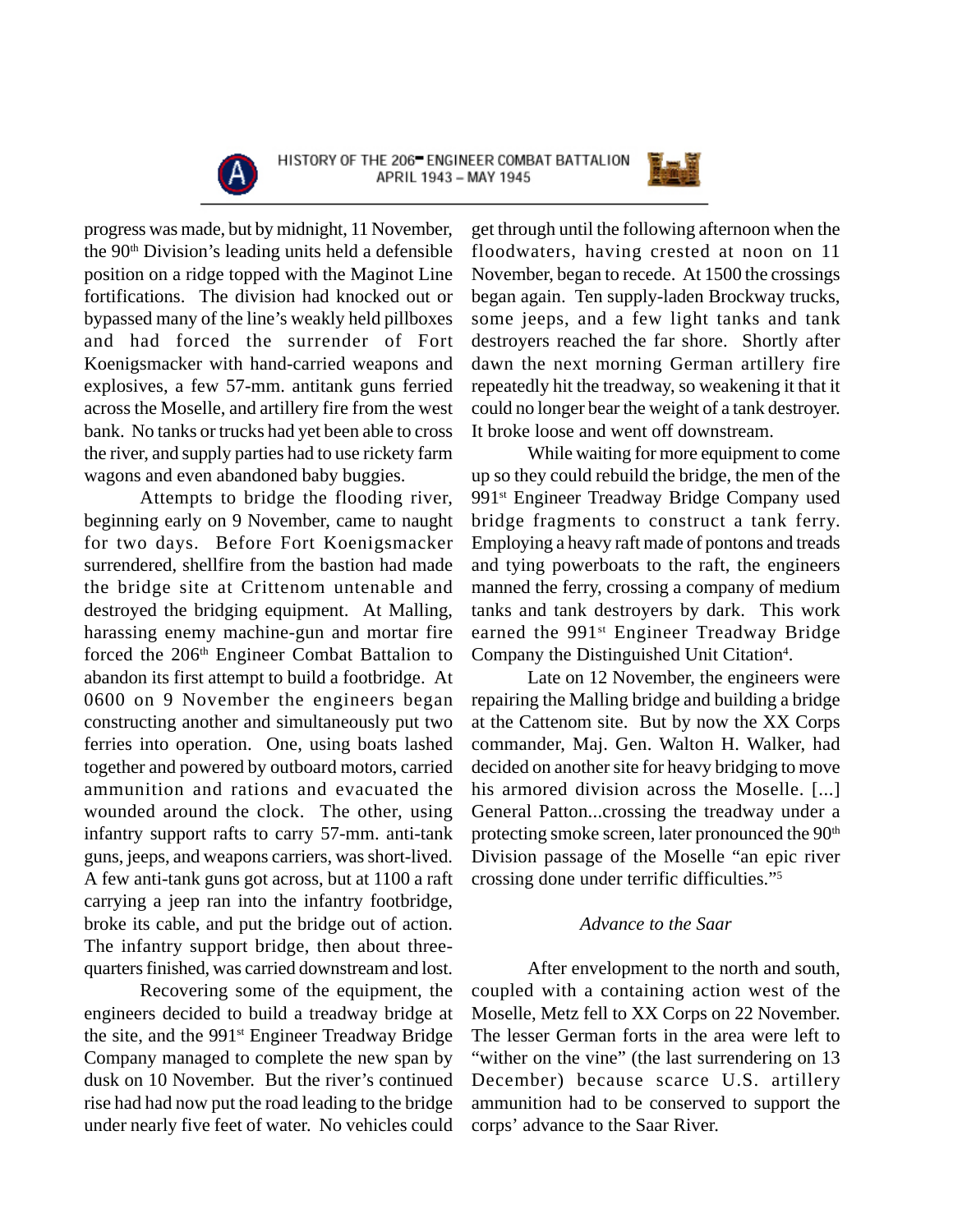



The XX Corps was to make the main thrust, heading toward a crossing at Saarlautern, about thirty miles northeast of Metz at the strongest section of the Seigfried Line<sup>6</sup>. The XII Corps, coming up from the south, was to drive with the bulk of its forces to Sarreguemines, about forty miles due east of Metz, where the Saar swung south out of the Siegfried Line and into the Maginot Line. [...]

The plan was for the  $5<sup>th</sup>$  Division to drive north and ultimately advance alongside XX Corps' 90th Infantry Division. The latter had not been able to follow the  $95<sup>th</sup>$  Division over the river but had had to cross some miles to the north. Its main objective was Dillingen, on the east bank of the Saar and covering the right flank of the Saarlautern defenses. Two battalions of the 1139<sup>th</sup> Engineer Combat Group were to ferry the 90<sup>th</sup> Division across the Saar. Since no bridge existed, the division selected two sites for assault boat crossings. The 179th Engineer Combat Battalion was to ferry the 357<sup>th</sup> Infantry over the river on the left (north) flank; the 206<sup>th</sup> Engineer Combat Battalion was to cross the 358<sup>th</sup> Infantry on the right. The engineers were to operate the assault boats for the infantry and, after the landings, to bring over supplies and evacuate the wounded. The 179<sup>th</sup> Battalion also had to construct an infantry support bridge, an M2 treadway for tanks, other vehicles, or both, depending on the outcome of the assault. Late on 5 December the engineers brought the boats down to the riverbank as a ninety-minute artillery barrage drowned the noise of the deployment.

The first boats shoved off at 0415. Darkness protected them from enemy fire, but they had to buck a strong current in the river, which had begun rising the day before. Almost half of the boats the 179th Engineer Combat Battalion operated swamped on the way over or back and went off downstream, smashing into the debris of

a blown railroad bridge. Most of the first infantry wave got across without mishap, but for succeeding waves the crossings were progressively more difficult. At daybreak the enemy spotted the boats, and smoke seemed only to attract heavier fire. When the engineers attempted to put down footbridges that first day, the Germans knocked out the spans almost as soon as work started<sup>7</sup>.

On the far bank of the Saar a strong band of pillboxes barred the way eastward. The  $357<sup>th</sup>$ Infantry made some progress on the north, but to the south the 358<sup>th</sup> was unable to cross railroad tracks separating the riverside village of Pachten from Dillingen. At Pachten one of the engineers of the 315<sup>th</sup> Engineer Combat Battalion, Sgt. Joseph E. Williams, won the Distinguished Service Cross for gallantry in action. Volunteering to breach a pillbox, he was wounded before he could reach it but crawled on and fired his charge. He refused to be evacuated, advanced on another pillbox, and although wounded for the second time succeeded in taking sixteen prisoners<sup>8</sup>. However, this and other acts of heroism by engineers and infantry were not enough to overcome the pillboxes. The only field gun the 90<sup>th</sup> Division had east of the river was a captured German 75-mm. piece. Frantic calls went back to the near bank for tanks and antitank guns.

To get the tanks and guns across the river the engineers tried to build M2 treadway bridges, but German artillery knocked them out. So intense was the enemy fire that the powerboats used to ferry supplies and evacuate the wounded could be employed only at night; at times ferry operations had to be suspended entirely. Not until 9 December were the engineers able to get heavy rafts into operation. That day the 179<sup>th</sup> Engineer Combat Battalion crossed tanks and antitank guns on an  $M2$  steel treadway raft, and the  $206<sup>th</sup>$  Battalion got some jeeps, antitank guns, and tank destroyers across. Later, the 206<sup>th</sup> had sole charge of the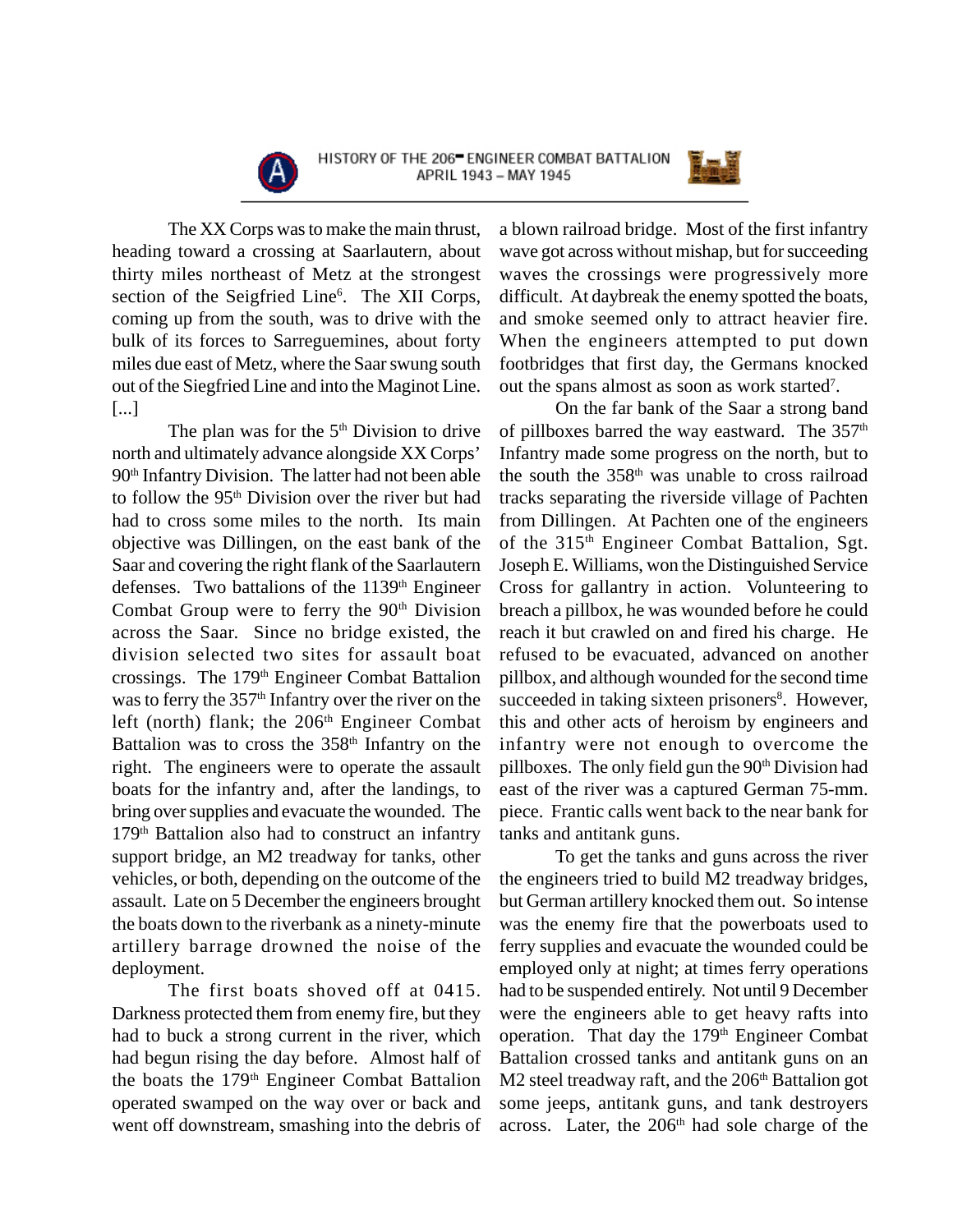



crossing operation<sup>9</sup>.

During the following week, despite chilling rain and snow, the engineers kept the vehicular ferry running, repeatedly repairing damage from heavy German artillery fire. As the river began to recede the engineers also built a corduroy road of logs on the far shore to keep the tanks from miring down when they rolled off the rafts<sup>10</sup>. By 15 December, after the tanks as well as the  $359<sup>th</sup>$ Infantry had crossed the Saar, the 90<sup>th</sup> Division was penetrating fortifications protecting Dillingen. Then the attack halted for several days to give the 5<sup>th</sup> Division time to relieve the 95<sup>th</sup> in the Saarlautern bridgehead and come abreast of the 90<sup>th</sup>. The advance resumed on 18 December. Resistance proved surprisingly light, and in three hours most of Dillingen was captured.

## *The Withdrawal*

Next afternoon, on 19 December, General Patton ordered the 90<sup>th</sup> Division to give up its hardwon Dillingen bridgehead and withdraw west of the Saar. By that time German attacks in the Ardennes, beginning on 16 December, had been recognized as a full-scale offensive. After a conference with Eisenhower and Bradley at Verdun on the morning of 19 December, Patton committed to the American defenses the bulk of Third Army, including the  $90<sup>th</sup>$  and  $5<sup>th</sup>$  Infantry Divisions, leaving the 95<sup>th</sup> Division to hold the Saarlautern bridgehead – the only foothold left east of the Saar.

For the withdrawal the engineers had to depend on assault boats and the M2 treadway ferries because a heavy ponton bridge they had planed to erect was not yet in place. The first tanks and trucks went back west on the night of 19 December. After artillery fire knocked out one of the ferries during daylight operations, the crossing

continued only at night. The 206<sup>th</sup> Engineer Combat Battalion was in charge of the withdrawal. By noon of 22 December the 90<sup>th</sup> Division had recrossed the Saar and was headed north to take its place in the hasty defense against the last great German counteroffensive in the west $^{11}$ . [...]

## *The XX Corps Crossing at Mainz*

At Mainz the Rhine is almost 2,000 feet wide – one of the widest points. Directly opposite the city, which lies on the west bank of the Rhine, the narrower and slower Main River empties into the Rhine from the east. Parallel to the Main's north bank an excellent road ran to Frankfurt am Main and beyond, into the heart of Germany. Elements of the  $4<sup>th</sup>$  and  $6<sup>th</sup>$  Armored Divisions, having broken out of the Oppenheim bridgehead, tried to cross the Main near Frankfurt between 25 and 27 March. At three places railway bridges were found still standing, but the only one that would take tanks was at Aschaffenburg, fifteen miles up the Main from Frankfurt. Demolitions had so weakened the other two bridges that only foot soldiers could get across; heavy shelling from Frankfurt prevented engineers from repairing the bridges.

Although the width of the Rhine at Mainz would place a heavy strain on XX Corps' bridging equipment, the city had a number of advantages as a crossing site: the banks were flat, the enemy lacked high ground for observation, and buildings extending to the water's edge would protect the attackers from small-arms fire and shell splinters as they embarked in the assault boats. As at Oppenheim, boat basins with slips were available to provide concealment for launching naval craft.

The XX Corps decided on two assault crossings, both of which the 80<sup>th</sup> Infantry Division was to undertake. The division's  $317<sup>th</sup>$  Infantry